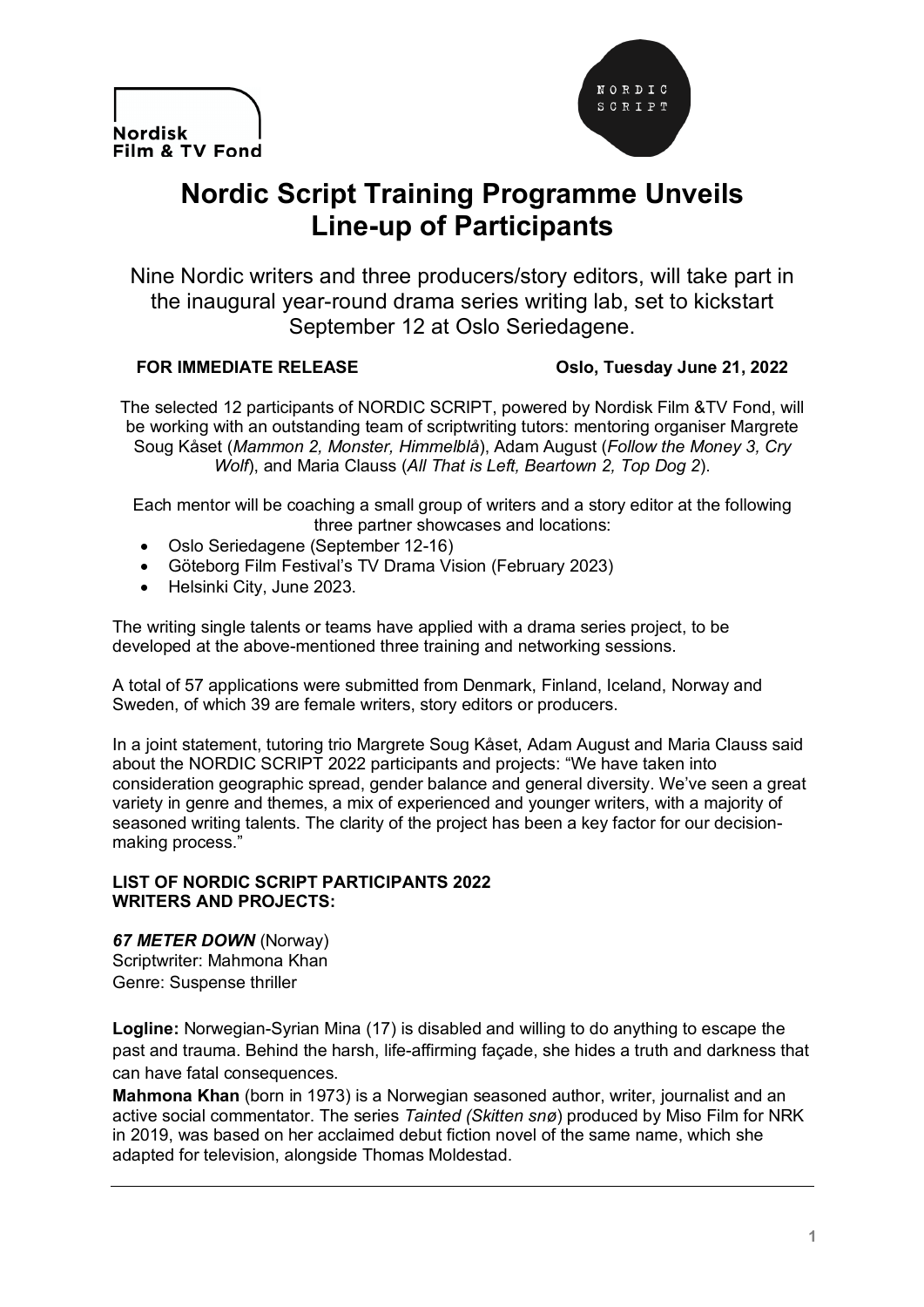



#### *ESTER BLENDA* (Sweden, *Framgångens jävla solsken*, WT)

Scriptwriter: Anna Hylander Format: 4x45' Genre: Drama biopic. Based on the book Life in every breath (*Ett jävla solsken*) by Fatima Bremmer and the documentary *Ester Blenda* by Anna Hylander.

**Logline:** Blenda Nordström (1891-1948), was one of Sweden's first female reporters. In the series, Ester Blenda's life is a desperate search for her readers' love, a struggle to stand up for herself in conservative times, and a longing for the love of Carin.

**Anna Hylander** (born in 1973) graduated from the Film School of Gothenburg University in 2001. Since then, she has worked as a director across film, series and documentaries and as a TV producer. She was nominated for a Prix Europa and Prix Italia in 2007 for SVT's series *Golden Brown Eyes*, and her documentary *Ester Blenda* was Guldbagge nominated for Best Sound in 2017. Since 2919, she has focused on screenwriting and attended workshops with Stephen Cleary and Petra Revenue.

*I HATE ME* (Norway, *Jeg hater meg*) Scriptwriter: Marta Huglen Revheim Format: 6x30' Genre: sci-fi comedy

**Logline:** Anne (29) and Julianne (55) are neighbours. They don't get along, but soon they discover that they have a lot in common, so much that they start to wonder if they might actually be the same person.

**Marta Huglen Revheim** (born in 1988) graduated with a BA in screenwriting in 2016 from the Norwegian Film School in Lillehammer. Since then, she has worked on nearly 20 productions including NRK Super's series *ROT,* and TV2's hit YA series *Heartbeat S1-2 (Hjerteslag*), remade into Swedish for C More-TV4.

*MADNESS* (Sweden) Scriptwriter: Johanna Ställberg Format: 8x45' Genre: Drama comedy

**Logline:** *Madness* is series about a woman who has realised in the prime of her life, that she has to take her power back.

**Johanna Ställberg** is a versatile writer, director, actress and producer. She has written and directed the short film *I'm a Paedophile* (2020) and *Family Entertainment* (2022). A fan of comedy, she has worked in various sketch groups.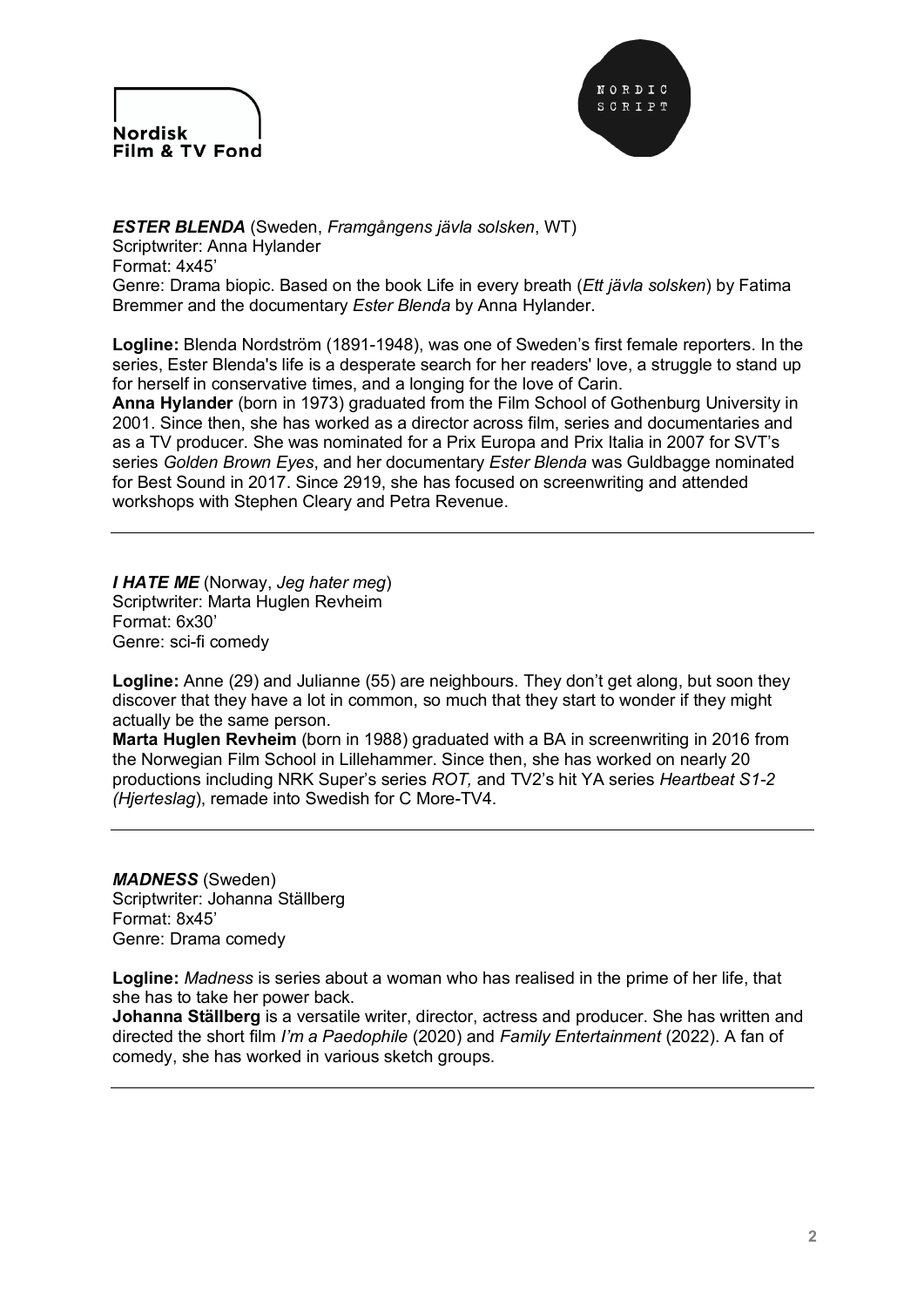



*PLAY MONSTER* (Finland) Scriptwriter: Ilja Rautsi Format: 6x50' Genre: Horror

**Logline:** *Play Monster* is a psychological horror series happening on two-time levels, about six friends who revive their deadly childhood game 25 years later, and find out who they truly are.

**Ilja Rautsi** (born in 1979) graduated with a BA in screenwriting from Helsinki's University of the Arts in 2009. He is working mostly as a writer, but has experience in directing, acting and editing. His most recent writing credit is the horror feature *Hatching* by Hanna Bergholm. The film premiered at the Sundance Film Festival and was sold to more than 50 territories. He is also attached to Sara Saarela's upcoming feature *Memory of Water*. Rautsi's own short film as writer/director *Helsinki Mansplaining Massacre* (2018) travelled to world festivals and his 2021 short *Night of the Living Dick*s won Best Director at Brooklyn Horror Film Festival and a Special Jury Prize at the Palm Springs Short Festival.

## *POP THE CHERRY* (Denmark)

Scriptwriter: Rum Malmros Format: 8x45' or 60' Genre: drama-coming of age for 15+

**Logline:** Heart-warming drama comedy about fear, courage and loyalty, and not least, expectations for body, gender and the first time, for four teenagers, in a far from boring small town.

**Rum Malmros** (born in 1976) is a screenwriting graduate from the National Film School of Denmark. Since 2003, he has worked across film and series a script developer, writer and director. His writing credits include DR's kids' series *The Secret of Absalon* and *The Pact.*  He has also been teaching short film development, screenwriting, producing, editing and directing at Talentskolen's Film department.

#### *SOMETHING ROTTEN IN HELSINKI* (Finland)

Scriptwriter: Reeta Ruotsalainen Format: 6-8x35' Genre: Tragicomedy-anthology series

**Logline:** Loose adaptation of Shakespeare's classic *Hamlet* set in present-day Finland, dealing with identity, family, trauma passed on from generation to generation. **Reeta Ruotsalainen** was born in 1984 in Helsinki. She graduated with a BA in screenwriting from Aalto University in 2017. She was nominated at the Terror in the Bay Film Festival for Best Original Screenplay with her graduation film *Now That You're Mine.* She was episodic director of the crime show *Arctic Circle S2* commissioned by Elisa Viihde and co-wrote with Max Malka the upcoming Netflix/Yle series *Dance Brothers* for Endemol Shine Finland.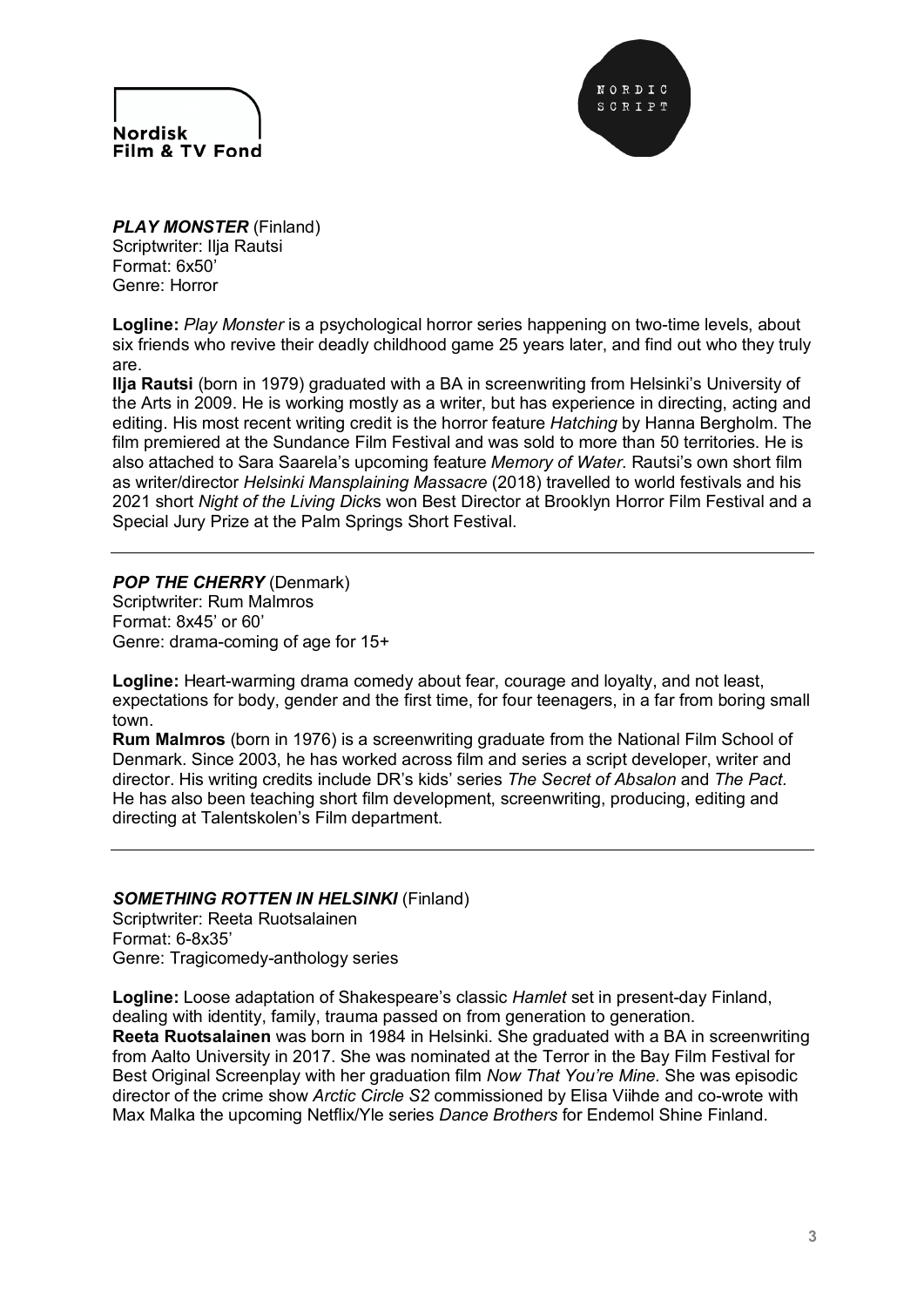



*TINNITUS* (Iceland) Scriptwriter: Helga Arnasdóttir Format: 6x50-60' Genre: crime thriller

**Logline:** When an unidentified body floats ashore Iceland's West Fjords, Katrín, a journalist and single mother digs deep to uncover the connection to a series of un-investigated missing persons cases that span decades.

**Helga Arnasdóttir** is an Icelandic-born TV reporter, news presenter and documentary filmmaker. Her first film as scriptwriter and producer *Birta* by Bragi Thor Hinriksson won Best Child Actor at the Schlingel Film Festival in Germany 2021.

Arnasdóttir holds a BA degree in French and political science and a MA in International Journalism from the City University of London.

*WHERE WE LIVE* (Norway) Scriptwriter: Lev David Format: 8x30-60' Genre: horror-family drama

**Logline:** It's the story of the Hasan-Hansens, an Oslo family, fallen on hard times. When an improbable turn of fate rids them of all their problems, they find themselves moving into an apartment -- and life -- that they should never be able to afford, that is not really theirs. This is when things get weird.

**Lev David** was born in 1980 in Durban, South Africa and resides in Oslo. He is a scriptwriter, film and TV creative consultant and occasional director. His short film *Down* Focus won the Features Africa First Award 2013. His kids animated series *Junk Pilots* (South Africa) won the Disney Channel Prize for New Series at the Annecy Animation Festival in 2018. He has developed the concept for the Viaplay dramedy *Melk*.